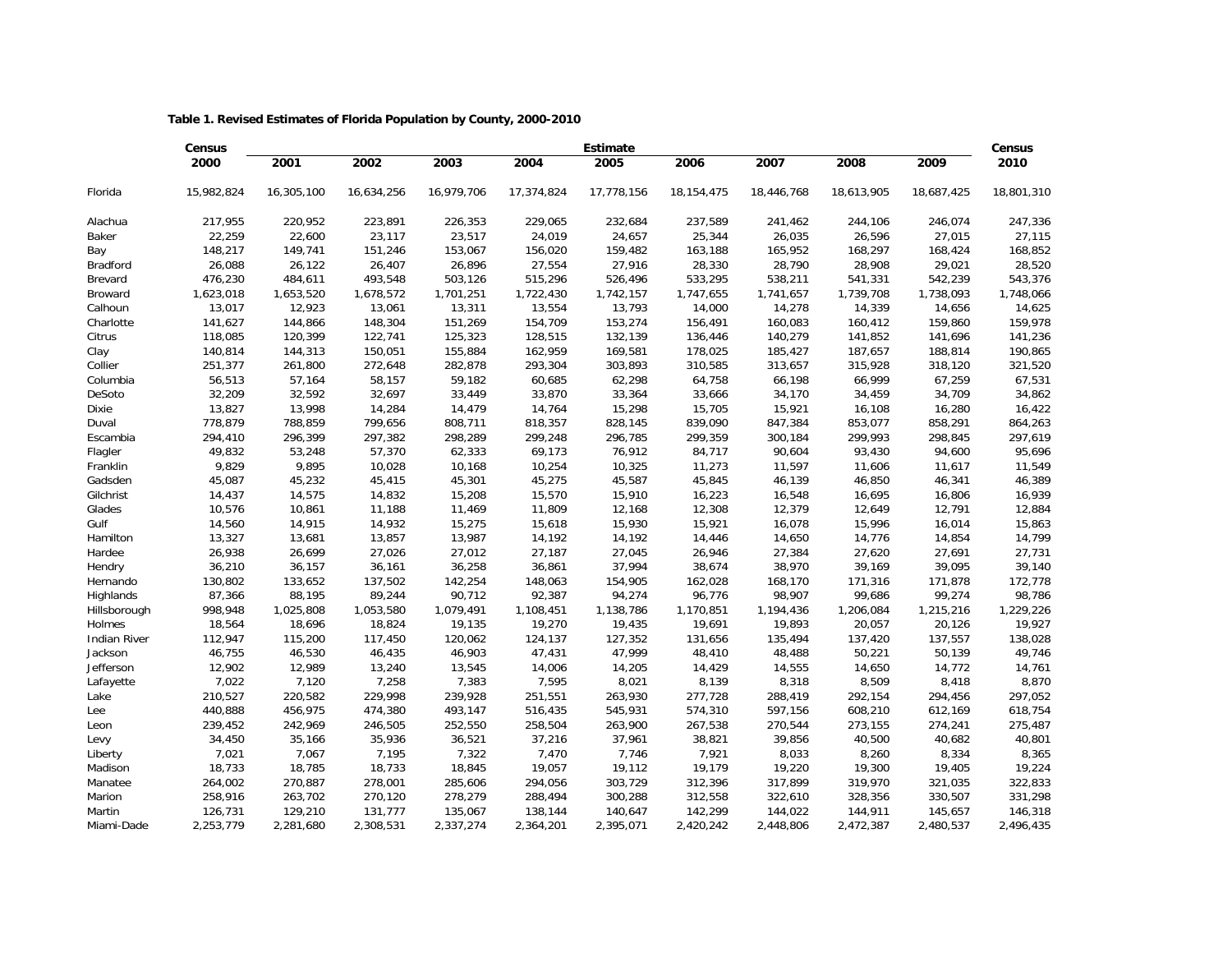**Table 1. Revised Estimates of Florida Population by County, 2000-2010**

|            | Census    |           |           |           |           | <b>Estimate</b> |           |           | Census    |           |           |
|------------|-----------|-----------|-----------|-----------|-----------|-----------------|-----------|-----------|-----------|-----------|-----------|
|            | 2000      | 2001      | 2002      | 2003      | 2004      | 2005            | 2006      | 2007      | 2008      | 2009      | 2010      |
| Monroe     | 79,589    | 79,531    | 79,480    | 79,299    | 78,562    | 77,608          | 76,048    | 75,125    | 74,094    | 73,773    | 73,090    |
| Nassau     | 57,663    | 59,001    | 60,441    | 61,792    | 63,308    | 65,095          | 67,199    | 69,335    | 71,081    | 72,349    | 73,314    |
| Okaloosa   | 170,498   | 172,364   | 175,170   | 177,372   | 181.008   | 183,192         | 183,587   | 182,760   | 181,880   | 181,281   | 180,822   |
| Okeechobee | 35,910    | 36,244    | 36,724    | 37,342    | 38,264    | 38,627          | 39,116    | 39,681    | 40,013    | 39,973    | 39,996    |
| Orange     | 896,344   | 929,246   | 956,062   | 982,599   | 1,014,242 | 1,050,333       | 1,084,706 | 1,111,307 | 1,125,822 | 1,133,453 | 1,145,956 |
| Osceola    | 172,493   | 180,929   | 190,839   | 202,176   | 214,983   | 227,055         | 239,903   | 251,598   | 260,071   | 264,768   | 268,685   |
| Palm Beach | 1,131,191 | 1,156,550 | 1,184,549 | 1,215,286 | 1,248,466 | 1,273,752       | 1,291,426 | 1,302,451 | 1,307,784 | 1,312,016 | 1,320,134 |
| Pasco      | 344,768   | 355,199   | 367,106   | 381,837   | 398,886   | 418,113         | 437,610   | 452,140   | 459,070   | 461,777   | 464,697   |
| Pinellas   | 921,495   | 925,727   | 927,740   | 930,534   | 932,117   | 932,971         | 931,680   | 927,882   | 923,266   | 918,725   | 916,542   |
| Polk       | 483,924   | 491,295   | 499,747   | 510,503   | 524,410   | 542,260         | 562,297   | 580,352   | 591,659   | 597,560   | 602,095   |
| Putnam     | 70,423    | 70,706    | 71,241    | 71,809    | 72,720    | 73,451          | 74,198    | 74,863    | 75,028    | 74,714    | 74,364    |
| St. Johns  | 123,135   | 128,791   | 134,458   | 140,819   | 149,702   | 158,423         | 167,360   | 176,032   | 182,504   | 186,383   | 190,039   |
| St. Lucie  | 192,695   | 197,461   | 204,176   | 212,992   | 225,116   | 238,361         | 251,490   | 263,261   | 270,903   | 274,108   | 277,789   |
| Santa Rosa | 117,743   | 120,869   | 125,941   | 130,534   | 135,644   | 139.772         | 142,326   | 145,231   | 147,730   | 149,279   | 151,372   |
| Sarasota   | 325,961   | 332,224   | 339,003   | 346,305   | 355,288   | 364,650         | 370,035   | 373,928   | 376,390   | 377,360   | 379,448   |
| Seminole   | 365,199   | 375,606   | 384,500   | 391,068   | 398,215   | 407,059         | 414,773   | 419,049   | 420,468   | 421,130   | 422,718   |
| Sumter     | 53,345    | 55,801    | 59,152    | 61,238    | 63,862    | 69,161          | 76,160    | 82,297    | 86,494    | 90,129    | 93,420    |
| Suwannee   | 34,844    | 35,632    | 36,042    | 36,644    | 37,324    | 38,226          | 39,084    | 40,109    | 40,959    | 41,097    | 41,551    |
| Taylor     | 19,256    | 19,487    | 19,622    | 20,200    | 20,268    | 20,535          | 20,790    | 21,747    | 22,387    | 22,508    | 22,570    |
| Union      | 13,442    | 13,538    | 13,644    | 13,641    | 14,391    | 14,808          | 14,839    | 15,376    | 15,643    | 15,358    | 15,535    |
| Volusia    | 443,343   | 450,254   | 457,241   | 465,240   | 475,542   | 484,615         | 492,969   | 498,480   | 499,273   | 496,456   | 494,593   |
| Wakulla    | 22,863    | 23,583    | 24,253    | 24,898    | 25,604    | 26,432          | 27,443    | 28,333    | 28,944    | 30,155    | 30,776    |
| Walton     | 40,601    | 42,363    | 44,354    | 45,823    | 47,954    | 49,681          | 51,441    | 52,874    | 54,066    | 54,696    | 55,043    |
| Washington | 20,973    | 21,364    | 21.491    | 21,735    | 22,192    | 22,659          | 23,144    | 23,694    | 24,669    | 24,769    | 24,896    |

Source: University of Florida, Bureau of Economic and Business Research, May 2011.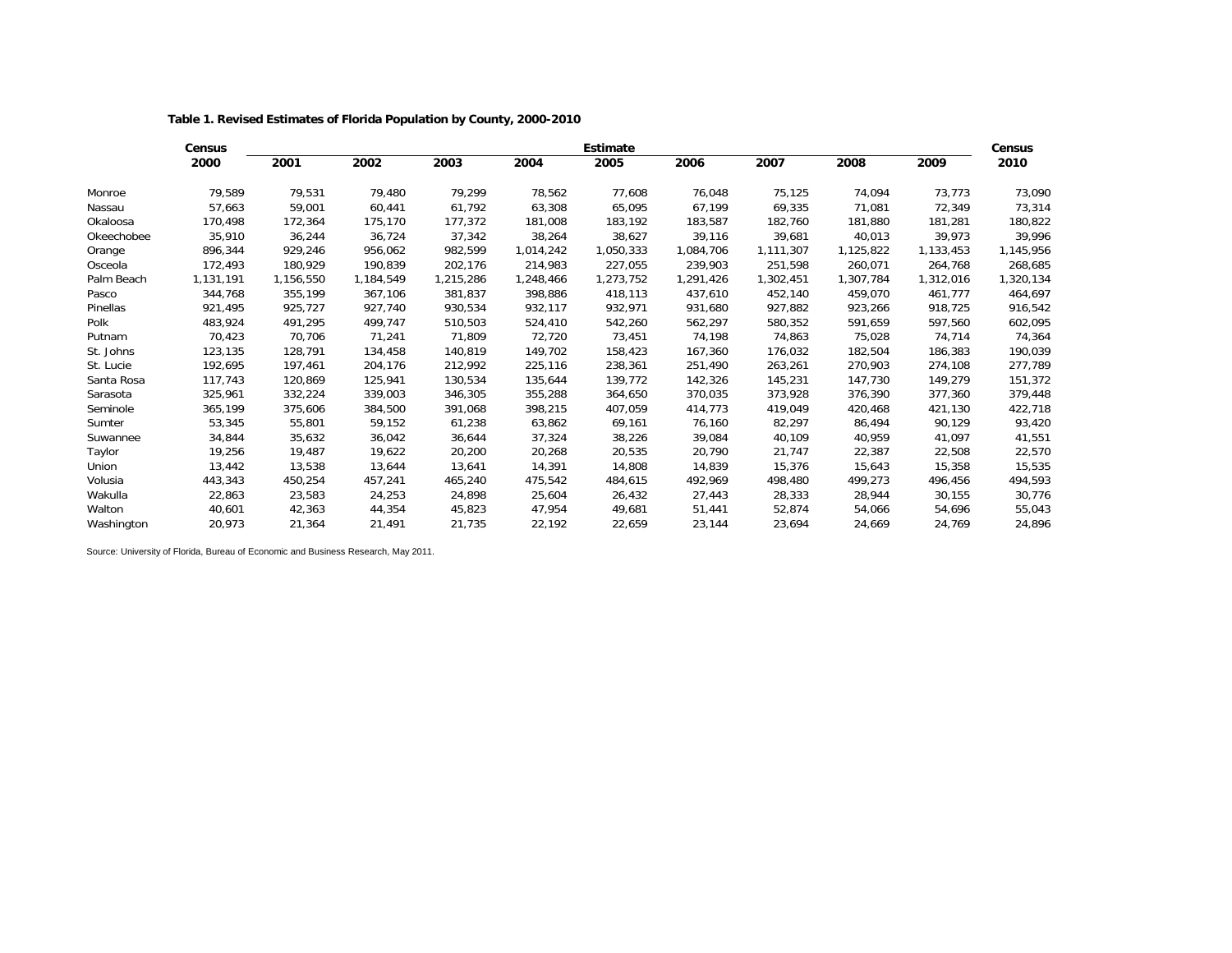## **Table 2. Annual Population Change by County, 2000-2010**

|                     | Change    |           |           |           |           |           |           |           |           |           |
|---------------------|-----------|-----------|-----------|-----------|-----------|-----------|-----------|-----------|-----------|-----------|
|                     | 2000-2001 | 2001-2002 | 2002-2003 | 2003-2004 | 2004-2005 | 2005-2006 | 2006-2007 | 2007-2008 | 2008-2009 | 2009-2010 |
| Florida             | 322,276   | 329,156   | 345,450   | 395,118   | 403,332   | 376,319   | 292,293   | 167,137   | 73,520    | 113,885   |
| Alachua             | 2,997     | 2,939     | 2,462     | 2,712     | 3,619     | 4,905     | 3,873     | 2,644     | 1,968     | 1,262     |
| Baker               | 341       | 517       | 400       | 502       | 638       | 687       | 691       | 561       | 419       | 100       |
| Bay                 | 1,524     | 1,505     | 1,821     | 2,953     | 3,462     | 3,706     | 2,764     | 2,345     | 127       | 428       |
| <b>Bradford</b>     | 34        | 285       | 489       | 658       | 362       | 414       | 460       | 118       | 113       | $-501$    |
| Brevard             | 8,381     | 8,937     | 9,578     | 12,170    | 11,200    | 6,799     | 4,916     | 3,120     | 908       | 1,137     |
| Broward             | 30,502    | 25,052    | 22,679    | 21,179    | 19,727    | 5,498     | $-5,998$  | $-1,949$  | $-1,615$  | 9,973     |
| Calhoun             | $-94$     | 138       | 250       | 243       | 239       | 207       | 278       | 61        | 317       | $-31$     |
| Charlotte           | 3,239     | 3,438     | 2,965     | 3,440     | $-1,435$  | 3,217     | 3,592     | 329       | $-552$    | 118       |
| Citrus              | 2,314     | 2,342     | 2,582     | 3,192     | 3,624     | 4,307     | 3,833     | 1,573     | $-156$    | $-460$    |
| Clay                | 3,499     | 5,738     | 5,833     | 7,075     | 6,622     | 8,444     | 7,402     | 2,230     | 1,157     | 2,051     |
| Collier             | 10,423    | 10,848    | 10,230    | 10,426    | 10,589    | 6,692     | 3,072     | 2,271     | 2,192     | 3,400     |
| Columbia            | 651       | 993       | 1,025     | 1,503     | 1,613     | 2,460     | 1,440     | 801       | 260       | 272       |
| DeSoto              | 383       | 105       | 752       | 421       | $-506$    | 302       | 504       | 289       | 250       | 153       |
| <b>Dixie</b>        | 171       | 286       | 195       | 285       | 534       | 407       | 216       | 187       | 172       | 142       |
| Duval               | 9,980     | 10,797    | 9,055     | 9,646     | 9,788     | 10,945    | 8,294     | 5,693     | 5,214     | 5,972     |
| Escambia            | 1,989     | 983       | 907       | 959       | $-2,463$  | 2,574     | 825       | $-191$    | $-1,148$  | $-1,226$  |
| Flagler             | 3,416     | 4,122     | 4,963     | 6,840     | 7,739     | 7,805     | 5,887     | 2,826     | 1,170     | 1,096     |
| Franklin            | 66        | 133       | 140       | 86        | 71        | 948       | 324       | 9         | 11        | $-68$     |
| Gadsden             | 145       | 183       | $-114$    | $-26$     | 312       | 258       | 294       | 711       | $-509$    | 48        |
| Gilchrist           | 138       | 257       | 376       | 362       | 340       | 313       | 325       | 147       | 111       | 133       |
| Glades              | 285       | 327       | 281       | 340       | 359       | 140       | 71        | 270       | 142       | 93        |
| Gulf                | 355       | 17        | 343       | 343       | 312       | $-9$      | 157       | $-82$     | 18        | $-151$    |
| Hamilton            | 354       | 176       | 130       | 205       | 0         | 254       | 204       | 126       | 78        | $-55$     |
| Hardee              | $-239$    | 327       | $-14$     | 175       | $-142$    | $-99$     | 438       | 236       | 71        | 40        |
| Hendry              | $-53$     | 4         | 97        | 603       | 1,133     | 680       | 296       | 199       | $-74$     | 45        |
| Hernando            | 2,850     | 3,850     | 4,752     | 5,809     | 6,842     | 7,123     | 6,142     | 3,146     | 562       | 900       |
| Highlands           | 829       | 1,049     | 1,468     | 1,675     | 1,887     | 2,502     | 2,131     | 779       | $-412$    | $-488$    |
| Hillsborough        | 26,860    | 27,772    | 25,911    | 28,960    | 30,335    | 32,065    | 23,585    | 11,648    | 9,132     | 14,010    |
| <b>Holmes</b>       | 132       | 128       | 311       | 135       | 165       | 256       | 202       | 164       | 69        | $-199$    |
| <b>Indian River</b> | 2,253     | 2,250     | 2,612     | 4,075     | 3,215     | 4,304     | 3,838     | 1,926     | 137       | 471       |
| Jackson             | $-225$    | $-95$     | 468       | 528       | 568       | 411       | 78        | 1,733     | $-82$     | $-393$    |
| Jefferson           | 87        | 251       | 305       | 461       | 199       | 224       | 126       | 95        | 122       | $-11$     |
| Lafayette           | 98        | 138       | 125       | 212       | 426       | 118       | 179       | 191       | $-91$     | 452       |
| Lake                | 10,055    | 9,416     | 9,930     | 11,623    | 12,379    | 13,798    | 10,691    | 3,735     | 2,302     | 2,596     |
| Lee                 | 16,087    | 17,405    | 18,767    | 23,288    | 29,496    | 28,379    | 22,846    | 11,054    | 3,959     | 6,585     |
| Leon                | 3,517     | 3,536     | 6,045     | 5,954     | 5,396     | 3,638     | 3,006     | 2,611     | 1,086     | 1,246     |
| Levy                | 716       | 770       | 585       | 695       | 745       | 860       | 1,035     | 644       | 182       | 119       |
| Liberty             | 46        | 128       | 127       | 148       | 276       | 175       | 112       | 227       | 74        | 31        |
| Madison             | 52        | $-52$     | 112       | 212       | 55        | 67        | 41        | 80        | 105       | $-181$    |
| Manatee             | 6,885     | 7,114     | 7,605     | 8,450     | 9,673     | 8,667     | 5,503     | 2,071     | 1,065     | 1,798     |